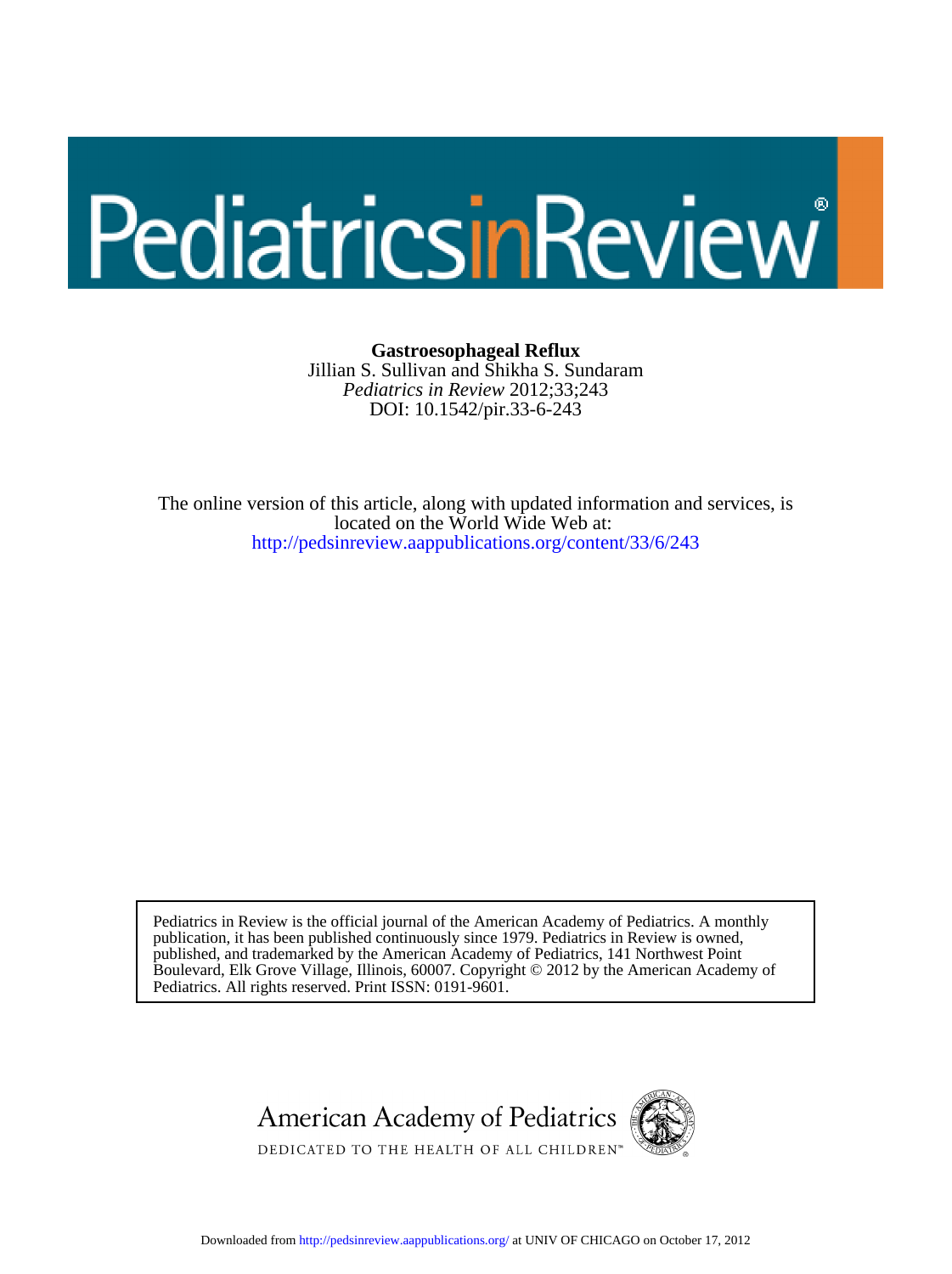# Gastroesophageal Reflux

Jillian S. Sullivan, MD,\* Shikha S. Sundaram, MD MSCI†

Author Disclosure Drs Sullivan and Sundaram have disclosed no financial relationships relevant to this article. This commentary does not contain a discussion of an unapproved/ investigative use of a commercial product/ device.

# Educational Gap

Gastroesophageal reflux (GER) is common in healthy infants, children, and adults, but when troublesome symptoms or complications occur, the patient is said to have GER disease (GERD). Clinicians should know the diagnostic techniques for distinguishing these conditions as well as recommended management.

# Objectives After completing this article, readers should be able to:

- 1. Understand the differences between benign GER and GERD.
- 2. Understand other diseases and conditions that may mimic GERD.
- 3. Understand methods of diagnosing GERD.
- 4. Describe therapeutic options for the treatment of GERD (including lifestyle modifications, medical therapies, and surgical therapies).

#### Introduction

Gastroesophageal reflux (GER), defined as the passage of gastric contents into the esophagus, is a normal physiologic process in healthy infants, children, and adults but may cause distress for caregivers or patients. Gastroesophageal reflux disease (GERD) is defined as the passage of gastric contents into the esophagus that results in troublesome symptoms or complications for the infant, child, or adolescent, and not for the caregiver alone. (1) Regurgitation, commonly referred to as "spitting up," is the effortless passage of gastric contents into the pharynx or mouth. Vomiting is the forceful expulsion of the gastric contents. In contrast, rumination is defined as voluntary, habitual, and effortless regurgitation of recently ingested food. Following this voluntary regurgitation, gastric contents are expulsed from the mouth or re-swallowed.

#### Epidemiology

GER is a common occurrence in healthy infants, children, and adults, most often in the postprandial period. Fifty percent of infants younger than 3 months of age and 67% of infants at 4 months of age will have at least one episode of regurgitation daily. (2) By 12 months of age, however, only 5% experience episodes of regurgitation. (2) Reflux symptoms (heartburn, epigastric pain, and regurgitation) affect up to 7% of school-age children and 8% of adoles-

#### Abbreviations

- ALTE: apparent life-threatening event
- GER: gastroesophageal reflux
- GERD: gastroesophageal reflux disease
- H2RAs: histamine-2 receptor antagonists
- LES: lower esophageal sphincter
- MII: multiple intraluminal impedance
- PPI: proton pump inhibitor

cents. (3) Several pediatric populations are at increased risk for the development of GERD, including patients who have neurologic impairment, obesity, lung disease (specifically cystic fibrosis), esophageal atresia, and prematurity.

#### Pathophysiology

GER results from relaxation of the lower esophageal sphincter (LES). In healthy infants and children, relaxation of the LES is transient. In infants, gastric distention associated with large volume feeds (100–150 mL/kg per day compared to the average adult intake of 30–50 mL/kg per day) portends

\*Division of Pediatric Gastroenterology and Nutrition, Department of Pediatrics, Vermont Children's Hospital, University of Vermont College of Medicine, Burlington, VT.

† Section of Gastroenterology, Hepatology, and Nutrition, Department of Pediatrics, Digestive Health Institute, Children's Hospital Colorado, University of Colorado School of Medicine, Aurora, CO.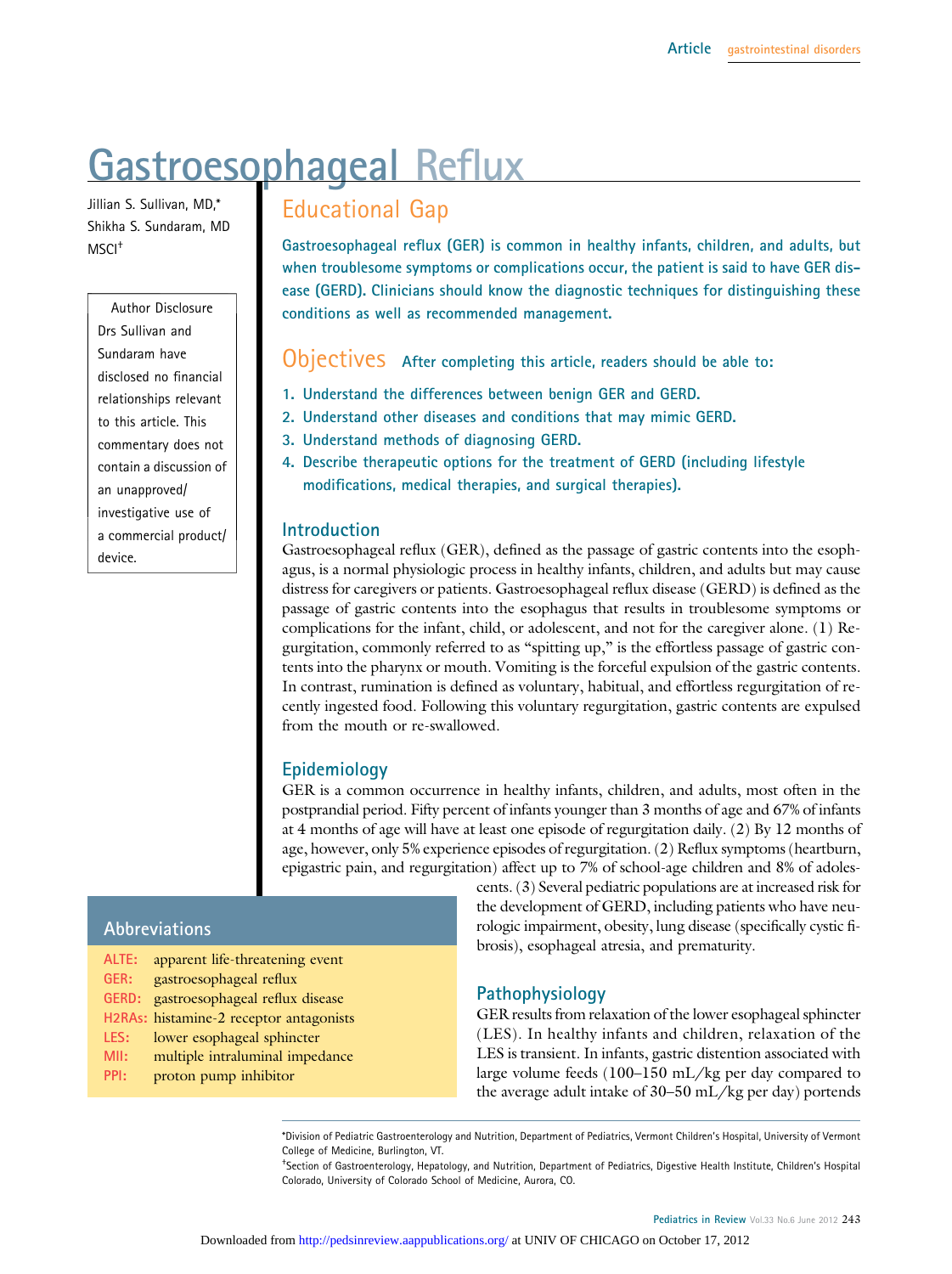more frequent transient LES relaxations. Delayed gastric emptying also can increase the frequency of transient LES relaxations. Esophageal clearance and mucosal defense (secretions) play a significant role in prevention of esophagitis. Compromise of these functions contributes to the development of GERD. In neurologically impaired children, decreased basal LES tone also is likely to contribute to GER.

#### Signs and Symptoms Infants

Regurgitation or spitting up is the most common presentation of infantile GER. Infants who have benign physiologic GER usually are described as "happy spitters." Although much less common, infants can develop GERD, with failure to thrive, feeding difficulties, arching of the back, or irritability, the most common symptom noted by caregivers (Table 1). Irritability may, in addition to GERD, be associated with other factors, including the developing nervous system in infants and exposure to tobacco smoke. Rarely, extraintestinal signs of GERD occur in infants, including apparent life-threatening events (ALTEs), wheezing, recurrent cough, aspiration pneumonia, and abnormal posturing or torticollis, known as Sandifer syndrome.

#### Children

In preschool and school-age children, regurgitation, vomiting, abdominal pain, and feeding difficulties are common

# Table 1. GERD Signs and Symptoms

| Infants                                      |                                             |  |  |
|----------------------------------------------|---------------------------------------------|--|--|
| GI                                           | <b>Extraintestinal</b>                      |  |  |
| Regurgitation<br><b>Feeding difficulties</b> | <b>Failure to thrive</b><br><b>Wheezing</b> |  |  |
| <b>Hematemesis</b>                           | <b>Stridor</b>                              |  |  |
|                                              | Persistent cough                            |  |  |
|                                              | Apnea/ALTE                                  |  |  |
|                                              | <b>Irritability</b>                         |  |  |
|                                              | Sandifer syndrome                           |  |  |
|                                              | Children                                    |  |  |
| GI                                           | <b>Extraintestinal</b>                      |  |  |
| <b>Heartburn</b>                             | Persistent cough                            |  |  |
| Vomiting                                     | Wheezing                                    |  |  |
| Regurgitation                                | Laryngitis                                  |  |  |
| <b>Feeding difficulties</b>                  | Stridor                                     |  |  |
| <b>Dysphagia</b>                             | Chronic asthma                              |  |  |
| Chest pain                                   | Recurrent pneumonia                         |  |  |
| <b>Hematemesis</b>                           | <b>Dental erosions</b>                      |  |  |
|                                              | Anemia                                      |  |  |

# Table 2. Warning Signs Necessitating Further Investigation in Infants and Children Who Have Vomiting

Bilious emesis GI bleeding Failure to thrive Forceful or projectile emesis Emesis beginning after 6 mo of age Difficulty swallowing History of food allergies Fever Diarrhea Constipation Abdominal pain Hepatosplenomegaly Lethargy Abnormal neurologic findings Bulging fontanelle Anxiety or disordered eating Suspicion of genetic or metabolic disease

presentations of GERD. Extraintestinal signs can include chronic cough or pneumonia and dental erosions. In older children, heartburn, regurgitation, and epigastric pain are the most common signs associated with GERD. Similarly to younger children, older youngsters may have GERDassociated chronic cough, recurrent pneumonia, and dental erosions. Severe inflammation can cause hematemesis and anemia.

#### Other Considerations

One of the challenges facing primary care providers is distinguishing vomiting in patients due to GER or GERD from vomiting due to other causes. Worrisome signs and symptoms in patients who have suspected GERD that may warrant further investigation are listed in Table 2. Table 3 summarizes common causes of vomiting not associated with GER or GERD. For the infant with uncomplicated reflux, reassurance by the primary care provider is appropriate. However, referral to a pediatric gastroenterologist is recommended if symptoms persist beyond 12 to 18 months of age.

#### Diagnostic Approach to GERD History and Physical Examination

A thorough history and physical examination are central elements of the evaluation of GERD and other conditions

244 Pediatrics in Review Vol.33 No.6 June 2012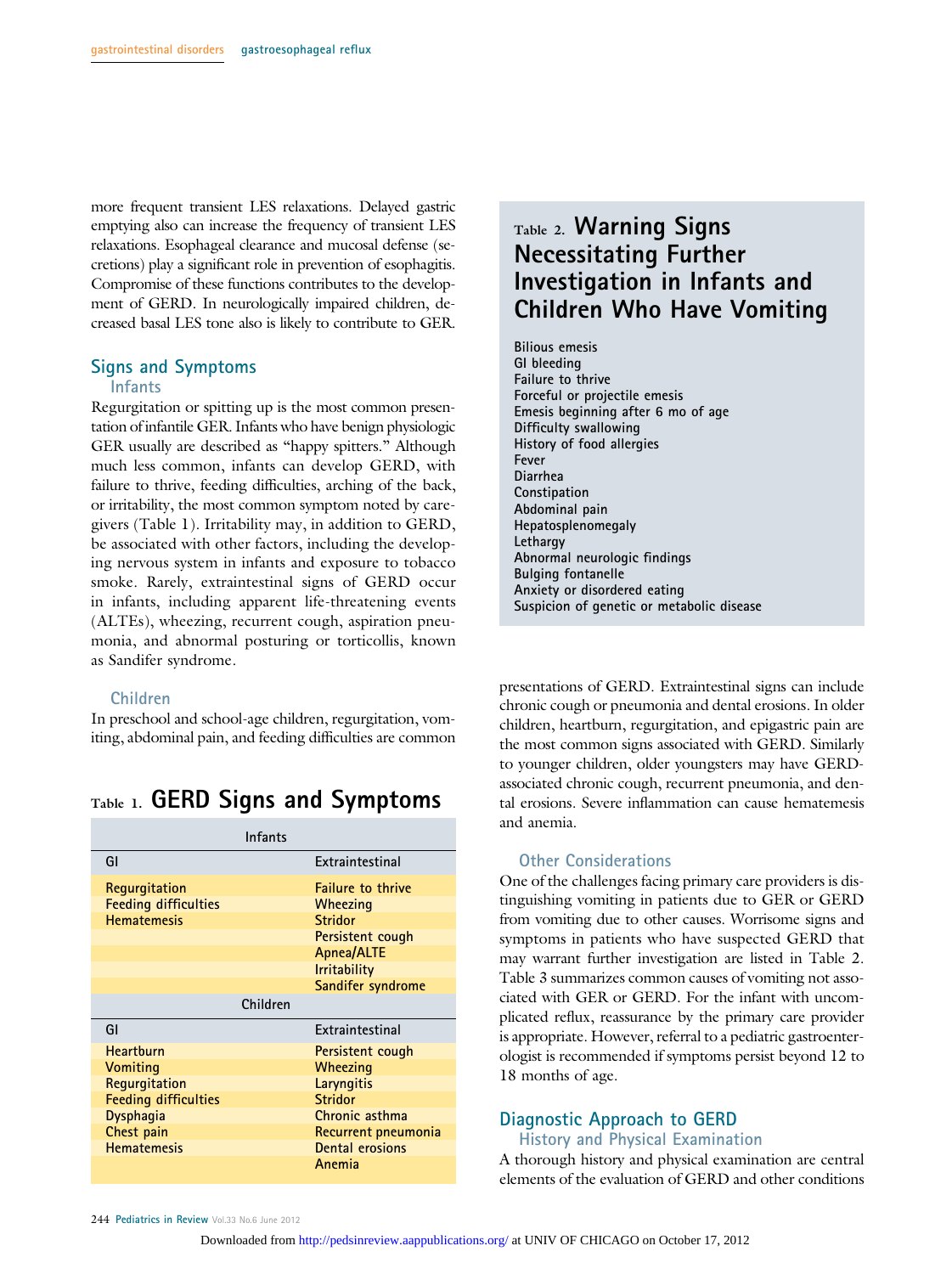# Table 3. Nonreflux Causes of Vomiting

Infections Neurologic **Sepsis** Meningitis **Gastroenteritis** Urinary tract infection Otitis media Increased intracranial pressure Migraine Respiratory Posttussive emesis Pneumonia Anatomic/Obstructive Foreign body Renal Pyloric stenosis **Constructive uropathy**<br>Malrotation **Malrotation** Renal insufficiency Renal insufficiency Intussusception Superior mesenteric artery syndrome **Cardiac** Congestive heart failure Gastrointestinal Esophagitis Oncologic • Eosinophilic esophagitis Lymphoma, other solid tumors • Pill esophagitis • Infectious esophagitis Drugs and alcohol consumption Achalasia Gastritis **Pregnancy** • Peptic ulcer disease • Helicobacter pylori infection Psychologic/Behavioral Overfeeding Gastroparesis Self-induced emesis Cholelithiasis Rumination syndrome **Hepatitis Pancreatitis** Celiac disease Crohn disease Eosinophilic GI disease

that may mimic GERD. The history and examination alone may be sufficient to diagnose benign GER in a normally developed infant or young child. It is imperative to inquire about the nature of the vomiting, whether bile or blood is present in the emesis, if the child seems irritable with emesis, if emesis is forceful or projectile, or if emesis is associated with other symptoms such as fever or lethargy. Feeding history should include volume and frequency of feedings, type of formula, preparation of formula, and positioning of the infant during the feeds. A history of dysphagia or food sticking, eating slowly, cutting food into small pieces, or avoiding particular foods may be suggestive of eosinophilic esophagitis.

Past medical history should include inquiring about prematurity, neurologic problems, growth or developmental concerns, past surgeries or hospitalizations, allergies (particularly to foods), and psychological disease. Review of systems should detail respiratory complaints and ear, nose, or throat symptoms. Pertinent family history includes inquiry about gastrointestinal (GI) diseases, including GERD, and atopic disease.

Physical examination should include the patient's general appearance, measurements of weight and length, pulmonary and cardiac evaluation, abdominal examination (specifically noting the presence of abdominal distention, abdominal tenderness, bowel sounds, and hepatosplenomegaly), and a thorough neurologic assessment.

There is no symptom or constellation of symptoms that is diagnostic for GERD in infants. However, in neurologically normal older children and adolescents, the classic features (heartburn or chest pain, regurgitation, and epigastric pain) may be used to diagnose GERD. Moreover, a detailed history and examination may provide clinical clues that suggest other causes of vomiting in addition to GERD (Table 3).

#### Diagnostic Studies

For infants and children, history and physical examination are sufficient and further diagnostic testing is not necessary to diagnose GER. A diagnostic evaluation should be reserved for infants and children who have complications related to GERD and to evaluate for other causes of vomiting. The evaluation must be tailored to individual patients based on pertinent findings on history and examination.

EMPIRIC TRIAL OF ACID SUPPRESSION. In a neurologically intact older child (eg, older than 8 years of age) or adolescent who has classic symptoms of GERD (heartburn, regurgitation, and epigastric pain), a positive response to an empiric trial of acid suppression with a proton pump inhibitor (PPI) can be used to diagnose GERD. A 4-week trial is suggested, because 2 weeks of PPI therapy may be insufficient to treat GERD. Referral to a pediatric gastroenterologist may be indicated if a 4-week trial of PPI therapy and lifestyle changes are unsuccessful. There is no evidence, however, to support empiric treatment with PPIs in infants and young children as a way to diagnose GERD.

BARIUM CONTRAST RADIOGRAPHY. An upper GI series is a fluoroscopic examination using barium to opacify the upper GI tract (Figs 1 and 2). This test, performed by radiologists, is helpful to define the anatomy of the upper GI tract (esophagus, stomach, and small intestine). An upper GI series should be used to evaluate for anatomic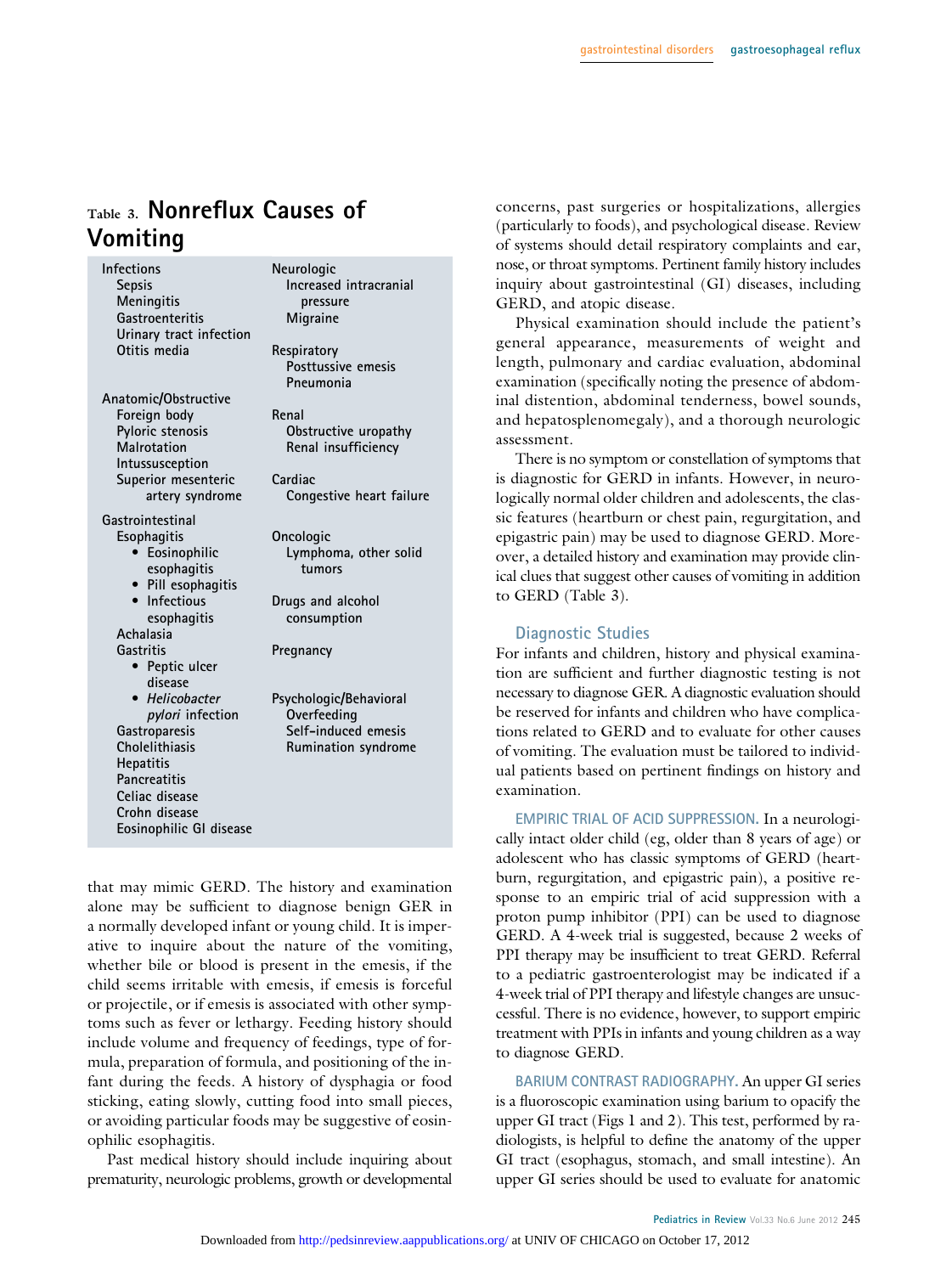

Figure 1. Esophageal stricture. Upper GI series demonstrating a tapered circumferential mid and lower esophageal stricture. Figure 2. Achalasia. \*Proximal esophageal dilation and \*\*bird's

causes of vomiting that may mimic GERD, including esophageal web or stricture, achalasia, hiatal hernia, gastric outlet obstruction (antral web or pyloric stenosis), and intestinal malrotation. It should not be used to diagnose GERD because nonpathologic reflux frequently is detected during this study.

ESOPHAGEAL PH MONITORING. Esophageal pH monitoring measures the frequency and duration of acidic esophageal reflux episodes, by using a transnasal catheter with one or more pH electrodes along the length of the catheter. A battery operated system (worn like a small purse) records output from the pH monitor, and patients and caregivers are able to input meal times and times of supine positioning for data analysis. Wireless pH monitoring may be used in older children and may be tolerated better.

Based on data extrapolated from adults, acid reflux is associated with an intraesophageal pH <4.0. The pH probe measures the total number of reflux episodes, number of reflux episodes lasting >5 minutes, duration of longest reflux episode, reflux index (percentage of study during which the  $pH$  is  $\langle 4.0 \rangle$ , and symptom index (the number of times a particular symptom associated with acid reflux occurs divided by the total number of times that particular symptom is recorded, eg, number



beak appearance suggestive of achalasia.

of coughs associated with acid reflux divided by total number of cough episodes recorded). A reflux index of  $>6\%$  to 12% or a symptom index  $>30\%$  to 50% is considered abnormal. Using a compilation of this data, esophageal pH monitoring may be used to diagnose acid reflux. Esophageal pH monitoring is effective also for evaluating the efficacy of acid suppression therapy. In children who have a normal pH study but histologically documented esophagitis, other conditions, such as eosinophilic esophagitis, must be considered.

There are several limitations to pH monitoring. The monitor does not have the ability to measure nonacid reflux, and the results (ie, reflux index or symptom index) do not always correlate with the severity of pathologic acid reflux. For infants or children who may feed every 2 to 4 hours, it may be difficult to interpret a pH study, given that frequent feedings may buffer gastric acidity.

#### COMBINED MULTIPLE INTRALUMINAL IMPEDANCE AND PH MONITORING. Combined multiple intraluminal impedance (MII) and pH monitoring allows measurement of fluids, air, and solids in the esophagus, in addition to detecting nonacid and acid reflux. This technology also is able to distinguish between swallowed (antegrade) and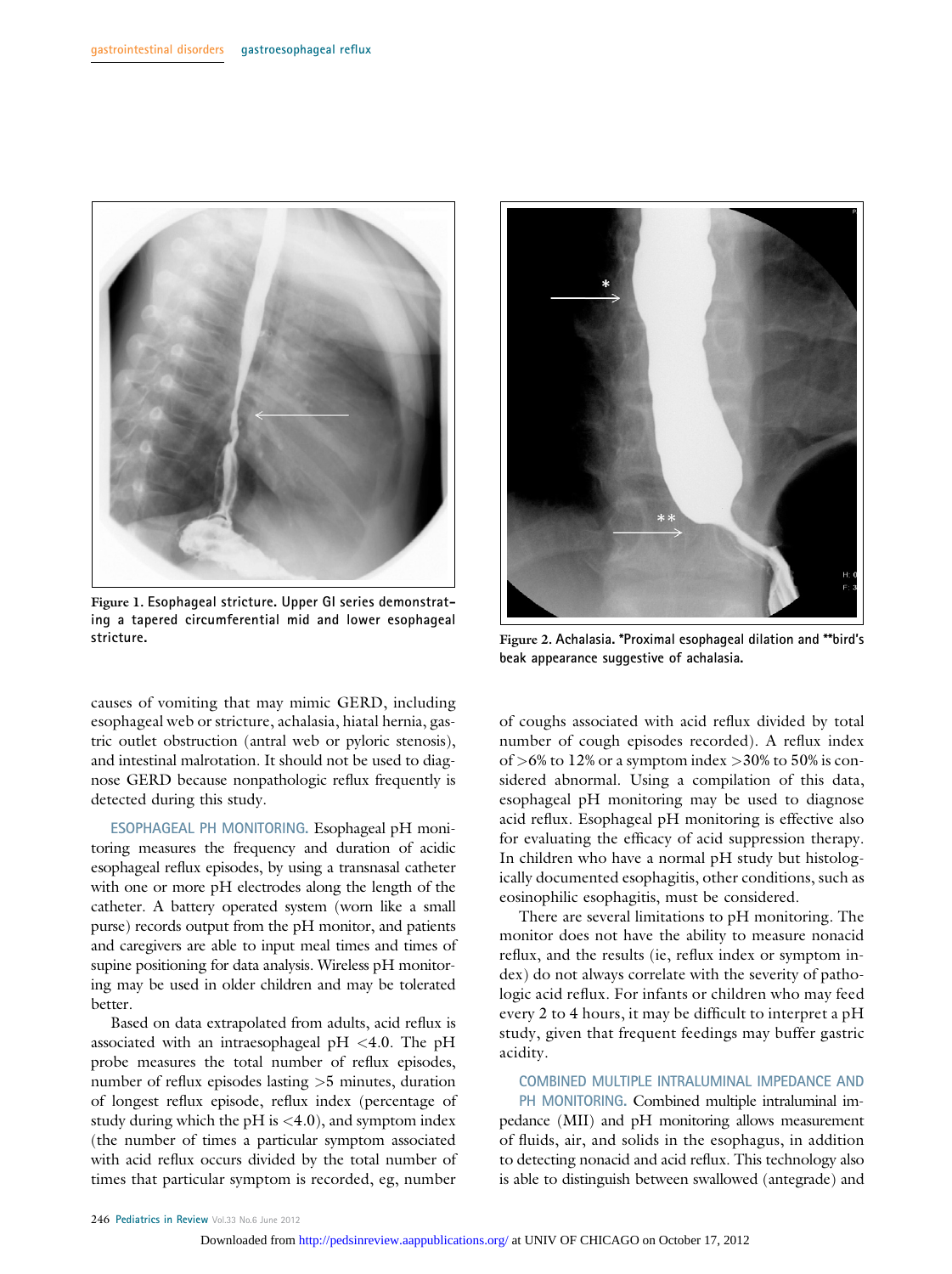regurgitated (retrograde) boluses, and the technique can be used while a patient is on acid suppression therapy. This procedure also utilizes a transnasal catheter but has both pH and impedance electrodes, allowing correlation of documented symptoms (for example, cough, chest pain, or ALTE) with episodes of both acid and nonacid reflux. This capability is particularly helpful in understanding extraintestinal symptoms, with the caveat that such symptoms must occur during the course of the 24-hour study to be detected. Recent data suggest that the enhanced information provided by the MII changes management (such as medication changes, use of fundoplication, and changes in feeding regimen) in 25% of patients, compared with standard pH monitoring alone. (4)(5)

ESOPHAGEAL MANOMETRY.

Esophageal manometry measures esophageal function by assessing esophageal peristalsis and upper esophageal sphincter and LES pressures. Manometry is useful in diagnosing esophageal motility disorders, such as achalasia (suboptimal relaxation of the LES). Many children who have

GERD will have abnormal manometric studies because of esophageal injury or inflammation. However, manometry cannot be used to diagnose GERD or predict success with therapy because it cannot determine whether any reflux (acid or nonacid) or esophagitis is present. In addition, access to physicians skilled in pediatric esophageal manometry is limited, even among tertiary and quaternary care pediatric centers.

ENDOSCOPY WITH BIOPSY. Upper intestinal endoscopy with biopsy allows for direct visual inspection and histologic examination of the esophagus, stomach, and duodenum (Figs 3 and 4). Endoscopy allows for identification of diseases that mimic reflux, including eosinophilic esophagitis, esophageal stricture, pill esophagitis, infectious esophagitis, peptic ulcer disease, and Crohn disease. Therefore, endoscopy with biopsy may be recommended for infants and children who have unexplained refractory or recurring GERD symptoms to



Figure 3. Causes of esophagitis. A. Erosive esophagitis: severe erythema and edema with linear ulcerations, associated with chronic GERD. (Provided courtesy of Dr Edwin de Zoeten.) B. Eosinophilic esophagitis: white plaques, linear ridging, and trachealization of the esophagus consistent with eosinophilic esophagitis. (Provided courtesy of Dr Glenn Furuta.) C. Infectious esophagitis (Candida): white plaques consistent with candidal esophagitis in a patient with Crohn disease. D. Infectious esophagitis (herpes simplex virus): severe ulcerations consistent with herpes simplex virus infection.

assess for other conditions and evaluate for long-term complications of GERD.

SCINTIGRAPHY. Commonly known as a gastric emptying scan, this technique uses formula or food labeled with <sup>99</sup>technetium to measure gastric emptying. The scan may identify esophageal reflux and aspiration, although the sensitivity (15%–59%) and specificity (83%–100%) for the diagnosis of GERD as compared with esophageal pH monitoring are poor. Therefore, scintigraphy is not recommended to diagnose or manage reflux in infants or children.

#### Prognosis of GER

Uncomplicated GER carries a favorable prognosis because most infants will "outgrow" regurgitation by 7 to 12 months of age. Children who have neurologic impairment, obesity, interstitial lung disease, anatomic GI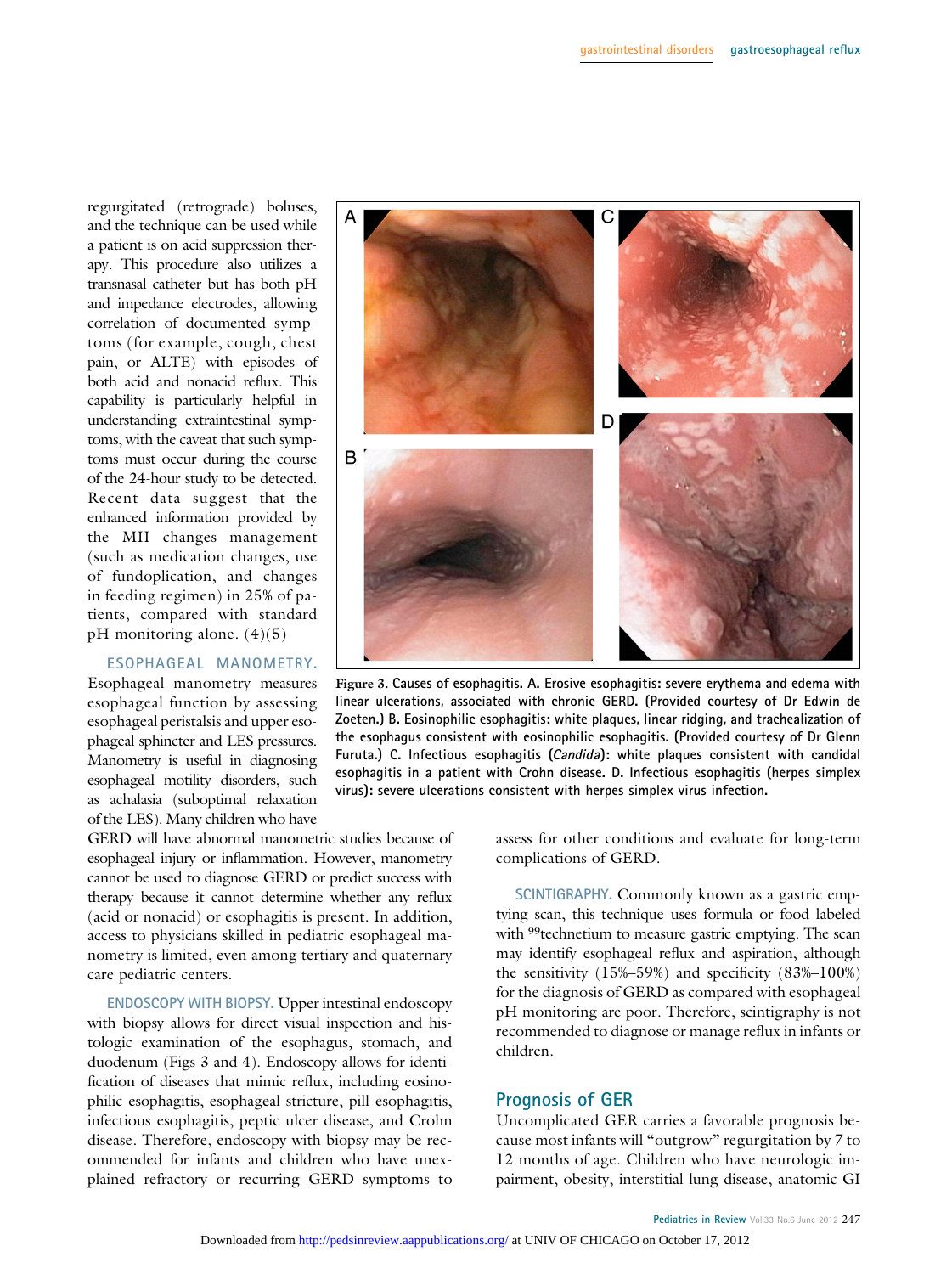

Figure 4. Complications of GERD (Barrett esophagus). Barrett esophagus seen endoscopically by narrow band imaging (note change in epithelium). (Provided courtesy of Dr Edwin de Zoeten.)

abnormalities, malrotation, hiatal hernia, and prematurity carry a higher risk for the development of GERD and its complications.

#### Complications of GERD

#### Esophageal Complications

Esophagitis, Barrett esophagus (presence of intestinal metaplasia in the esophagus; Fig 4), strictures, and adenocarcinoma have been reported as consequences of severe GERD. Esophagitis (esophageal inflammation) can occur following chronic esophageal acid exposure and must be diagnosed by upper endoscopy and histology. Barrett esophagus (presence of intestinal metaplasia in the esophagus) can lead to the development of esophageal adenocarcinoma. Barrett esophagus is extremely rare in the pediatric population; it is present in  $<$  0.25% of children undergoing endoscopy. The condition is associated with older age (adolescence) and the presence of hiatal hernia. Of adults with Barrett esophagus, only 1% to 3% progress to adenocarcinoma. Esophageal strictures also are rare in children but have been reported in 5% of children who have chronic untreated GERD, so aggressive treatment of GERD is warranted.

#### Extraintestinal Complications

RESPIRATORY SYMPTOMS. GERD is associated frequently with asthma in pediatric patients. Proposed mechanisms include aspiration of gastric contents leading to airway hyperresponsiveness and inflammation and vagally mediated bronchial or laryngeal spasm. The effect of asthma on the severity of GERD has not been well studied. Although GERD has been associated with asthma, it is not clear whether GERD contributes to asthma or if GERD is a secondary phenomenon resulting from decreased LES tone as a result of negative intrathoracic pressure from chronic hyperinflation of the lung and displacement of the LES into the chest. (6) Patients who have difficult-to-control asthma, nocturnal asthma symptoms, or reflux symptoms (heartburn, regurgitation) may benefit from esophageal pH/impedance monitoring and reflux therapy if appropriate.

Recurrent pneumonia is another potential complication of reflux, caused by aspiration of gastric contents. GERD may contribute also to exacerbations of interstitial lung diseases such as idiopathic pulmonary fibrosis or cystic fibrosis because these diseases can result in impaired airway protective mechanisms, which would normally protect the lung against aspirated gastric contents.

Several strategies have been postulated to predict which patients who have respiratory disease will respond to medical or surgical antireflux treatment. Lipid-laden alveolar macrophages on bronchoscopy have poor specificity and sensitivity to detect reflux-related respiratory disease. Sputum pepsin concentrations are elevated in both controls and patients who have reflux because healthy individuals can aspirate small amounts of gastric contents normally. In addition, normal pH/impedance studies cannot rule out reflux as a cause for pneumonia. Therefore, currently no test exists to predict response to medical or surgical therapy. Consultation with a pediatric gastroenterologist may be indicated if persistent GERD is suspected in a patient who has difficult-to-control asthma or interstitial lung disease. Medical therapy, gastrojejunal feeding, and antireflux surgery may be options for patients who have respiratory complications of GERD, depending on the patient's clinical course and the severity of lung disease.

UPPER AIRWAY SYMPTOMS. Descriptive studies have postulated a link between reflux and upper airway symptoms such as hoarseness or chronic cough, as well as laryngoscopic findings such as upper airway edema, erythema, cobblestoning, and granulomas. Data are insufficient to recommend standard methods of diagnosis and management of these findings in children. Medications used to treat reflux are unlikely to improve these symptoms in children.

DENTAL CARIES. GERD may be associated with dental caries in children. Other factors, however, such as consumption of juice, bulimia nervosa, and racial or genetic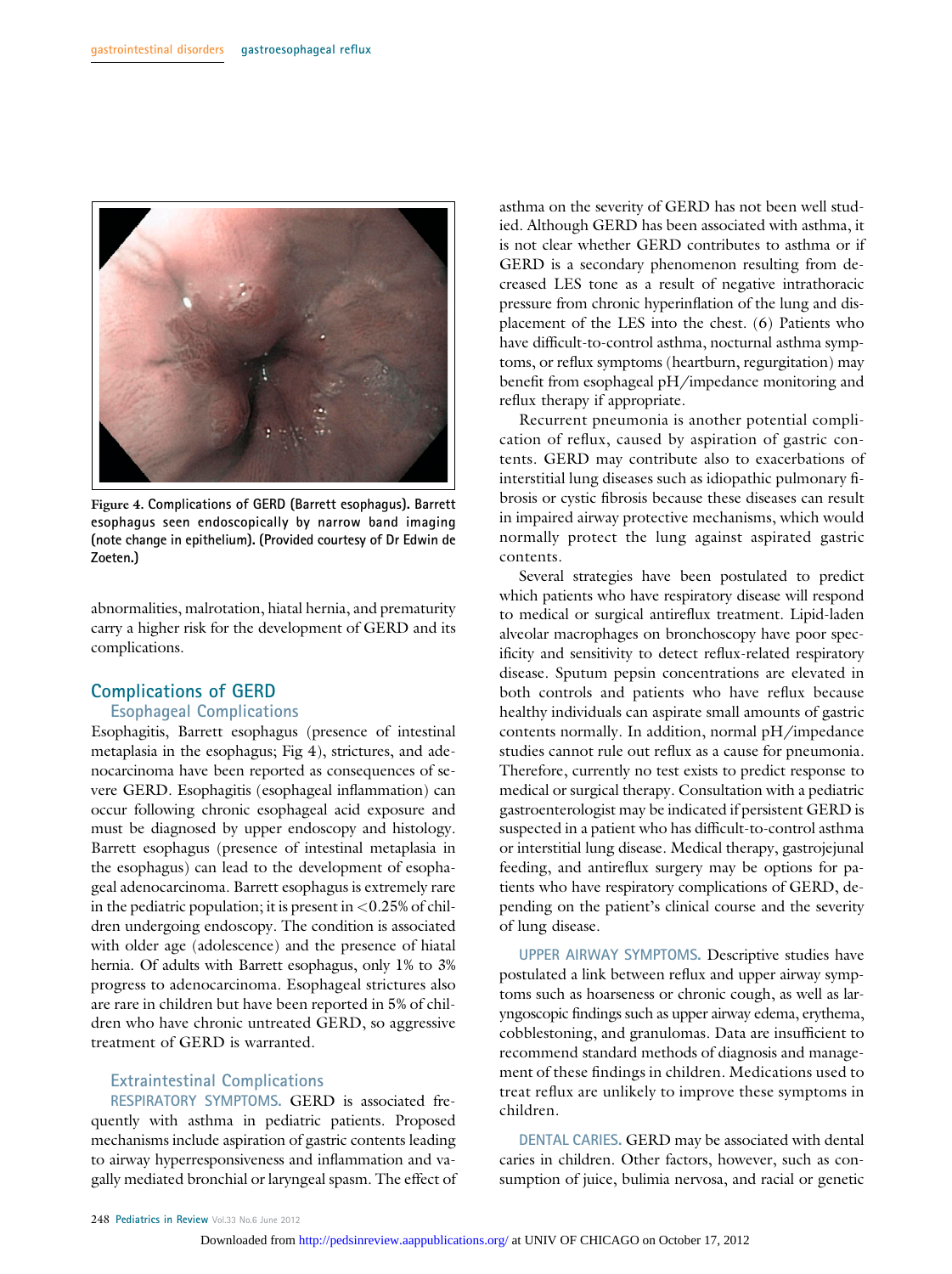factors also may contribute to the development of caries. In addition, GERD may lead to the loss of tooth enamel. Although there are no standard recommendations for diagnosis and management of GERD in patients who have caries, care providers should perform a careful oral examination in children who have known GERD.

ALTES. It is unclear if a relationship exists between GERD and ALTE. Combined pH monitoring and MII studies have revealed an association between reflux and short episodes of nonpathologic apnea, likely representing normal protection of the airway during regurgitation. Although it is unlikely that GERD is contributing to pathologic apnea in most infants who experience an ALTE, infants who have a true ALTE obviously associated with vomiting or regurgitation may be considered for antireflux surgery. There are no data demonstrating efficacy of medical or surgical therapy in patients who have ALTE.

#### **Treatment**

#### Lifestyle Modifications

INFANTS. Lifestyle modifications include changes in nutrition, feeding practices, and positioning. Large volume feeds can promote regurgitation in infants due to gastric distention and an increase in transient LES relaxation. Restricting volume, however, can result in insufficient energy intake. Thus, increasing the caloric concentration or density of feedings while decreasing the total volume of the feedings may decrease GER. For example, an infant who takes 32 oz of standard 20 kcal/oz infant formula, giving 640 calories per day, may be changed to 27 oz/day of 24 kcal/oz formula or 24 oz/day of 26 kcal/oz formula.

Alternatively, adding rice cereal to formula or human milk may decrease the amount of regurgitation by thickening the formula. Rice cereal will also increase the caloric density of the formula (1 tbsp per 2 oz of 20 kcal/oz formula will increase caloric density to 27 kcal/oz). A higher flow nipple may be required to accommodate the increased consistency of the formula. Antiregurgitant formulas (ie, formulas thickened with carob bean gum or other starches) have not been proven to decrease regurgitation when compared with standard infant formula or formula mixed with rice cereal.

Changing the type of formula does not positively affect GER symptoms. A casein hydrosylate or amino acid formula would, however, be of benefit to infants who have cow milk or soy protein allergy. Thus, primary care providers may consider a 2-week trial of a casein hydrosylate or amino acid formula in infants who have had persistent vomiting or regurgitation and poor weight gain for >4 weeks. It is important to use the new formula for at least 2 weeks before making additional changes because symptoms of allergy (such as vomiting) may take several days to improve while the GI mucosa heals. If poor weight gain and vomiting persist, consultation with a pediatric gastroenterologist may be helpful.

Although prone positioning during sleep has been shown to decrease the number of regurgitation events in infants, the American Academy of Pediatrics advocates sleeping in the supine position to reduce the risk for sudden infant death syndrome.

CHILDREN AND ADOLESCENTS. For children and adolescents who have mild reflux symptoms, lifestyle changes include dietary modification (including avoidance of meals with high fat content at dinner time) and avoidance of tobacco and alcohol. For obese patients, weight loss helps. Based on data extrapolated from adult studies, children and adolescents who have GER or GERD may benefit also from avoidance of caffeine, chocolate, and spicy foods.

TRANSPYLORIC FEEDING. Nasojejunal or gastrojejunal feedings may be considered, particularly in infants who have recurrent pneumonia from aspiration and in neurologically impaired children. By providing a continuous rate of formula past the pylorus, the stomach does not fill or distend, resulting in less GER. Similar rates of pneumonia in neurologically impaired children are seen after initiation of gastrojejunal feedings compared with neurologically impaired children after antireflux surgery.

#### Pharmacologic Therapies

ANTACIDS. Antacids act within minutes to buffer gastric contents (Tables 4 through 6). Primarily validated in adults, antacids can be used in older children and adolescents for quick symptom relief. For optimal effect, antacids should be used after meals. Caution should be exercised when administering aluminum-containing antacids because elevated aluminum levels can cause osteopenia, rickets, microcytic anemia, and neurotoxicity. In addition, antacids may interfere with absorption and efficacy of other drugs when taken concurrently.

HISTAMINE-2 RECEPTOR ANTAGONISTS. Histamine-2 receptor antagonists (H2RAs) decrease acid production by binding to the histamine-2 receptor on the gastric parietal cell. Examples of these medications include ranitidine, famotidine, cimetidine, and nizatidine. Ranitidine reaches a peak plasma concentration 2.5 hours after ingestion in children and has a half-life of 6 hours.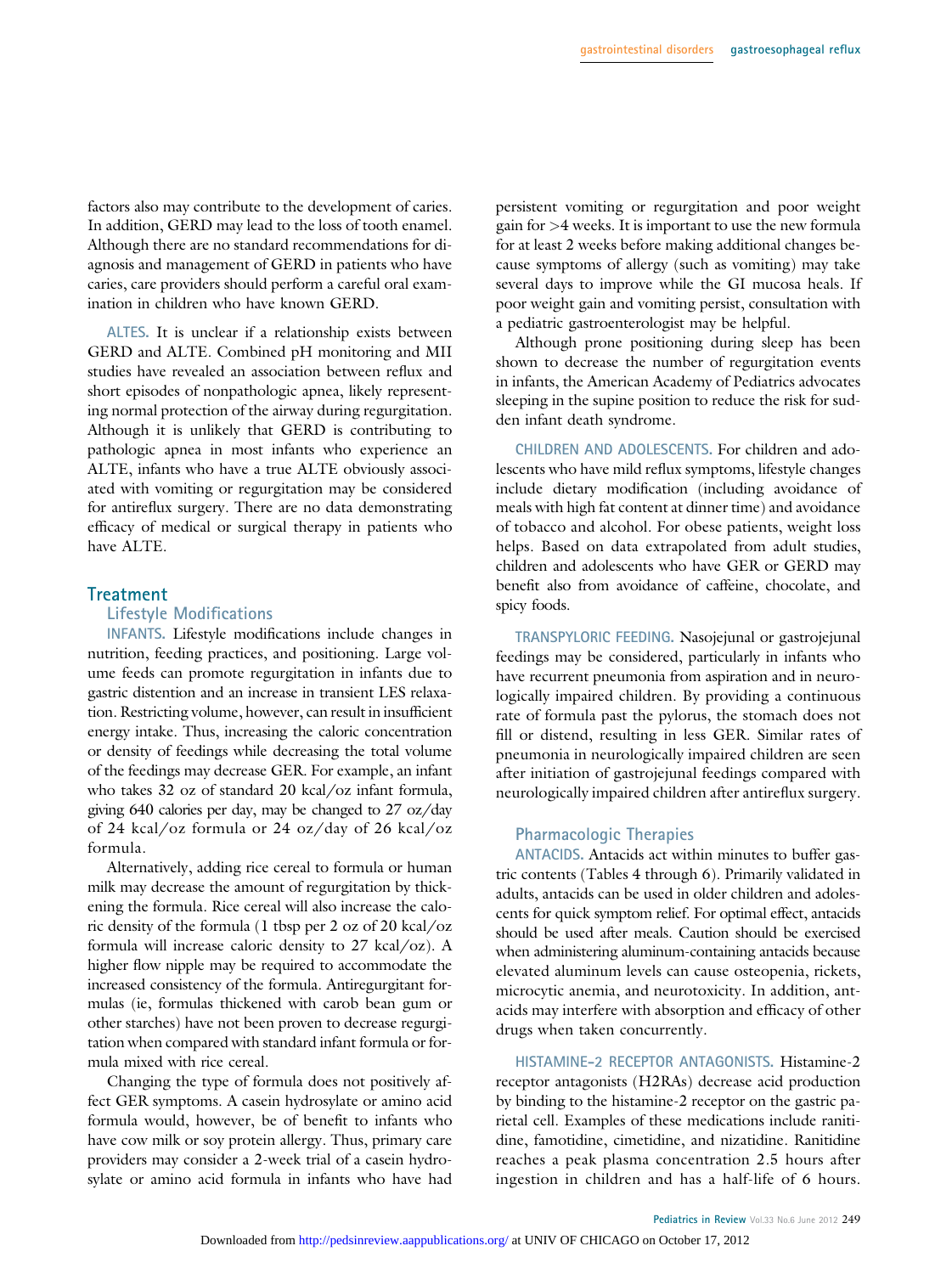| Drug                                   | <b>Infant Dose</b>                                        | <b>Child Dose</b>                                             | <b>Adult Dose</b>                          | Special<br><b>Instructions</b>                                                                                                       | <b>Adverse Effects</b>                                                                                                             |
|----------------------------------------|-----------------------------------------------------------|---------------------------------------------------------------|--------------------------------------------|--------------------------------------------------------------------------------------------------------------------------------------|------------------------------------------------------------------------------------------------------------------------------------|
| <b>Cimetidine</b>                      | Not available                                             | Not available                                                 | $≥16$ y: 400-800<br>mg PO BID              | Not recommended<br>for children $<$ 16 y<br>of age, reduce<br>dose with renal<br>insufficiency                                       | Headache, dizziness,<br>constipation,<br>diarrhea, irritability,<br>gynecomastia, rash<br>(including Stevens-<br>Johnson syndrome) |
| Famotidine                             | 1 mo-1 y: 1<br>mg/kg per<br>day PO $\div$<br>q 12 h       | $1 - 12$ y: 1 mg/kg<br>per day PO $\div$<br>q 12 h            | $≥12$ y: 40-80<br>mg/day PO $\div$<br>q12h | Reduce dose with<br>renal insufficiency,<br>may give with food<br>and antacids                                                       | Headache, dizziness,<br>constipation,<br>diarrhea, irritability                                                                    |
| <b>Nizatidine</b>                      | 6 mo-1 y: $5-10$<br>mg/kg per day<br>$PO \div q 12 h$     | $1 - 12$ y: 5-10<br>mg/kg per day<br>$PO \div q 12 h$         | $≥12$ y: 150 mq<br>PO BID                  | Limited data for<br>children $\lt$ 12 y of<br>age, reduce dose<br>with renal<br>insufficiency, may<br>give with food and<br>antacids | Headache, dizziness,<br>constipation,<br>diarrhea, irritability                                                                    |
| Ranitidine                             | 1 mo-1 y: $4-10$<br>mg/kg per day<br>$PO \div q 8 - 12 h$ | $1 - 16$ y: $4 - 10$<br>mg/kg per day<br>$PO \div q 8 - 12 h$ | $≥16$ y: 150 mg<br>PO BID                  | Reduce dose with<br>renal insufficiency,<br>may give with food<br>and antacids                                                       | Headache, dizziness,<br>diarrhea,<br>constipation,<br><i>irritability</i>                                                          |
| BID=twice daily; PO=by mouth; q=every. |                                                           |                                                               |                                            |                                                                                                                                      |                                                                                                                                    |

# Table 4. Histamine-2 Receptor Antagonists

Although generally less effective than PPIs, H2RAs may be used to heal esophagitis and treat symptoms of GERD. H2RAs are considered safe for use in children and are used commonly as first-line therapy in infants. However, in some infants, H2RAs may cause irritability, head banging, and headaches. Cimetidine use is associated with gynecomastia. Tachyphylaxis has been observed with chronic H2RA use.

PROTON PUMP INHIBITORS. PPIs suppress gastric acid production by irreversibly blocking  $H+$ ,  $K+$  ATPase (commonly called the proton pump), the final step in parietal cell acid secretion. PPIs are more effective than H2RAs in blocking acid production. They must be administered on a daily basis before a meal and can take several days, once treatment is initiated, for maximal acid suppression effect. Omeprazole, lansoprazole, and esomeprazole have been approved in the United States and Europe for pediatric use. However, no PPI is approved currently for use in patients younger than 1 year of age. Yet PPI use in infants has increased dramatically in the last decade. Studies, including a recent systematic review and a placebo-controlled trial, reveal no improvement in GERD-associated symptoms in infants who have PPI use compared with placebo. (7)(8)

Generally considered safe for use in pediatrics, 12% to 14% of children will have idiosyncratic reactions to PPIs, including headache, diarrhea, constipation, and nausea. Drug-induced hypergastrinemia may occur as a result of blocking the proton pump. Acid suppression may result in abnormal intestinal flora and bacterial overgrowth. Adults on chronic PPI therapy have an increased risk for respiratory infections, bacterial gastroenteritis, and Clostridium difficile colitis.  $(9)(10)$  In neonates, acid suppression is associated with a higher carriage rate of Candida and a higher incidence of necrotizing enterocolitis. In elderly patients, vitamin B12 deficiency and an increased risk of hip fractures have been reported. The risks and benefits of long term PPI therapy should be considered, particularly in infants, in whom the studies cited above reveal no improvement of infantile GERD when compared with placebo.

PROKINETIC AGENTS. These medications are theorized to improve GER by stimulating more rapid emptying of the stomach. They may be considered in patients who show evidence of delayed gastric emptying. Metaclopramide is an effective prokinetic, but it has a significant adverse effect profile, including dystonic reactions, lethargy, irritability, gynecomastia, and permanent tardive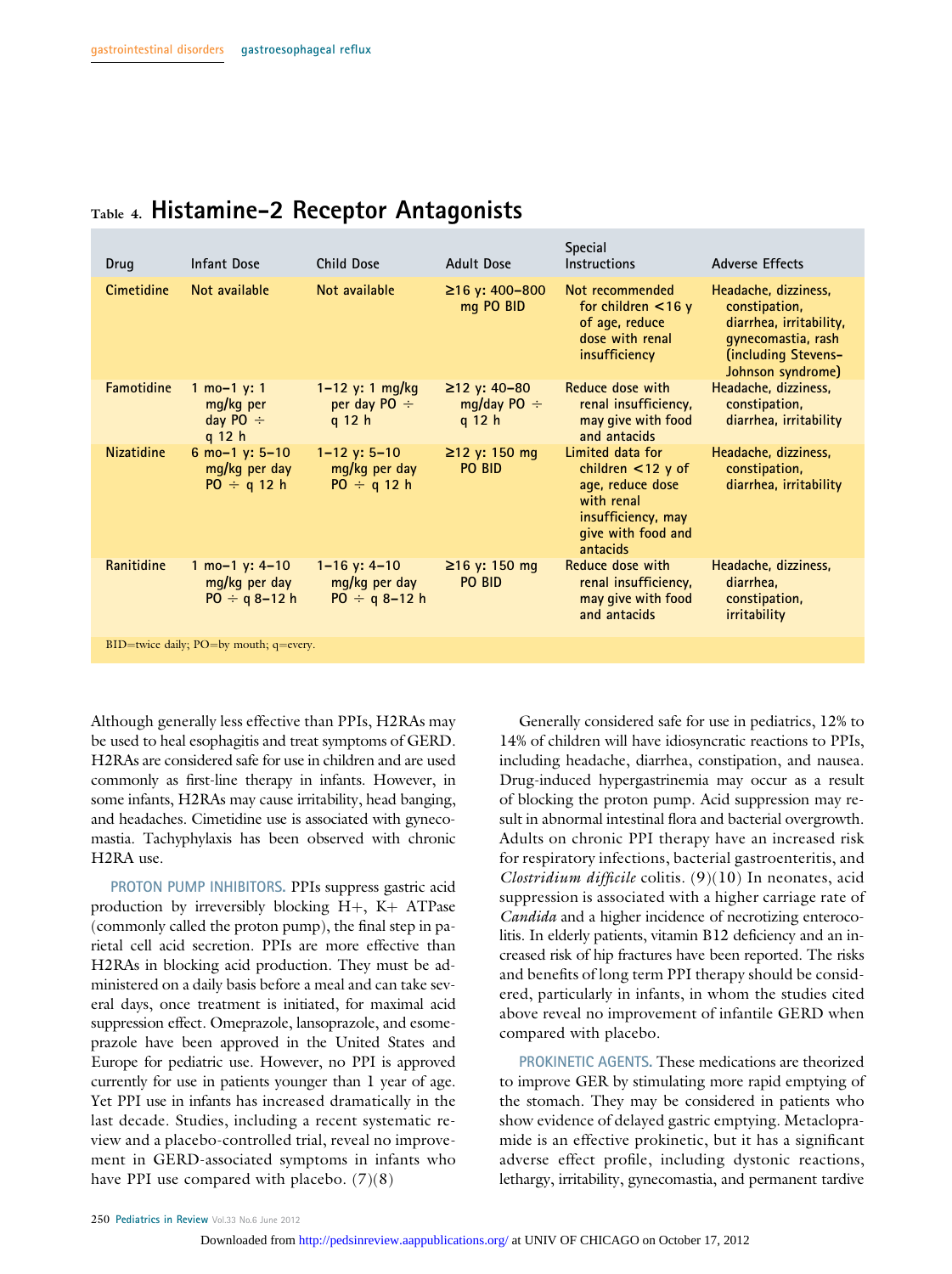| Drug                   | Infant Dose                                                             | <b>Child Dose</b>                                                                                              | Adult<br><b>Dose</b>           | <b>Special</b><br>Instructions                                                                                                                                                                                                               | <b>Adverse Effects</b>                                       |
|------------------------|-------------------------------------------------------------------------|----------------------------------------------------------------------------------------------------------------|--------------------------------|----------------------------------------------------------------------------------------------------------------------------------------------------------------------------------------------------------------------------------------------|--------------------------------------------------------------|
| Esomeprazole           | 1 mo-1 y: 0.25-1<br>mg/kg per day<br>P <sub>O</sub>                     | $1 - 12$ y: < 20 kg:<br>10 mg PO QD<br>≥20 kg: 10-20<br>mg PO QD                                               | $≥12$ y: 20-40<br>mg PO QD     | FDA approved for<br>$\geq$ 1 y. Capsules<br>should be swallowed<br>without chewing or<br>may be opened and<br>sprinkled on soft food<br>or in liquids.                                                                                       | Headache,<br>diarrhea.<br>nausea.<br>infection               |
| Lansoprazole           | $<$ 10 wk: 0.2-0.3<br>mg/kg per day<br>PO, $≥10$ wk: 1-2<br>mg/kg PO QD | $1 - 12$ y: < 30 kg:<br>15 mg PO QD,<br>$\geq$ 30 kg: 30 mg<br>PO OD                                           | $≥12$ y: 30-60<br>mg PO QD     | FDA approved for $\geq 1$ y.<br>Capsules should be<br>swallowed without<br>chewing or may be<br>opened and sprinkled<br>on soft food or in<br>liquids. Disintegrating<br>tablets should be<br>allowed to<br>disintegrate<br>without chewing. | Headache,<br>dizziness,<br>diarrhea,<br>nausea,<br>infection |
| <b>Omeprazole</b>      | 1 mo-1 y: $0.7$<br>mg/kg per<br>day PO                                  | $1 - 16$ y: 5 kg to<br>$<$ 10 kg: 5 mg<br>PO QD, 10 kg<br>to ≤20 kg: 10<br>mg PO QD,<br>>20 kg: 20 mg<br>PO QD | $≥16$ y: 20-40<br>mg PO QD     | FDA approved for $\geq 1$ y.<br>Capsules should be<br>swallowed without<br>chewing or capsules<br>may be opened and<br>granules can be<br>sprinkled on soft<br>food or in liquids.                                                           | Headache,<br>dizziness,<br>diarrhea,<br>nausea,<br>infection |
| Pantoprazole           | Not available                                                           | Not available                                                                                                  | $20 - 40$ mg<br>PO OD          | Limited data on use in<br>children. Tablet should<br>be swallowed without<br>chewing.                                                                                                                                                        | Headache,<br>dizziness.<br>diarrhea.<br>nausea,<br>infection |
| Rabeprazole            | Not available                                                           | $≥12$ y: 20 mg<br><b>PO OD</b>                                                                                 | $≥12$ y: 20 mg<br><b>PO OD</b> | FDA approved for $\geq$ 12 y.<br>Tablet should be<br>swallowed without<br>chewing.                                                                                                                                                           | Headache,<br>dizziness,<br>diarrhea.<br>nausea.<br>infection |
| PO=by mouth; QD=daily. |                                                                         |                                                                                                                |                                |                                                                                                                                                                                                                                              |                                                              |

# Table 5. Proton Pump Inhibitors

dyskinesia. The risk of permanent tardive dyskinesia has resulted in a black box warning issued by the Food and Drug Administration (FDA). Erythromycin also may be used in patients who have delayed gastric emptying or gastroparesis. This drug, however, can cause a prolonged QT interval and should be used cautiously. Bethanechol, baclofen, and domperidone also have been used to treat delayed gastric emptying; however, each of these medications carries potential adverse effects. Thus, current guidelines do not recommend the use of prokinetic agents for treatment of GERD.

SURFACE AGENTS. Sucralfate is a surface agent, consisting of sucrose, sulfate, and aluminum. When exposed to acidic pH, it forms a gel that binds to eroded mucosa. Sucralfate has been shown in adults to improve symptoms related to ulceration. Chronic use may result in aluminum toxicity or gastric bezoar formation. Therefore, sucralfate typically is prescribed for a maximum duration of 7 to 10 days.

#### Surgical Therapy

FUNDOPLICATION. Fundoplication decreases GER by increasing the LES pressure and increasing the intraabdominal length of the esophagus. Recently, most fundoplication procedures have been performed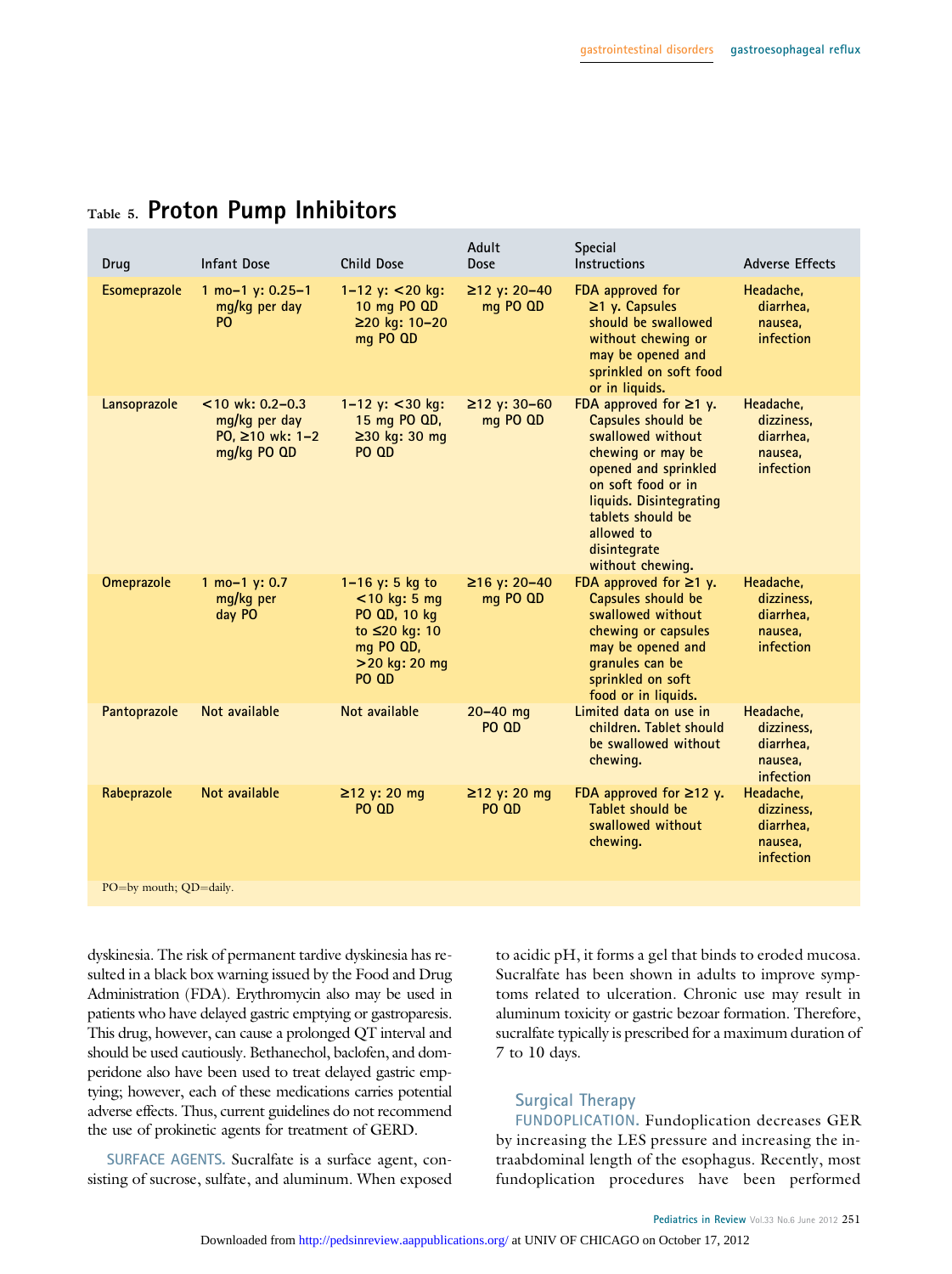| Drug                                              | Infant Dose   | <b>Child Dose</b>                                      | <b>Adult Dose</b>                                 | <b>Special</b><br><b>Instructions</b>                                                                                                            | <b>Adverse Effects</b>                        |
|---------------------------------------------------|---------------|--------------------------------------------------------|---------------------------------------------------|--------------------------------------------------------------------------------------------------------------------------------------------------|-----------------------------------------------|
| <b>Antacids</b>                                   |               |                                                        |                                                   |                                                                                                                                                  |                                               |
| Calcium<br>chloride                               | Not available | 400 mg/dose PO<br>(maximum<br>1,200-1,600 mg<br>daily) | 750-1,500 mg<br>PO prn<br>(maximum<br>$9$ g/24 h) | May use for $7-10$ d.<br>No dosing<br>recommendations<br>available in<br>children $\leq$ 2.                                                      | Nausea,<br>constipation,<br>abdominal<br>pain |
| <b>Magnesium</b><br>hydroxide                     | Not available | $2.5 - 5$ mL/dose<br>PO prn up to<br><b>QID</b>        | $5-15$ mL prn<br>up to QID                        | May use for 7-10 d.<br>No dosing<br>recommendations<br>available in<br>children $\leq$ 2.                                                        | Diarrhea,<br>abdominal<br>pain, nausea        |
| <b>Surface Agents</b>                             |               |                                                        |                                                   |                                                                                                                                                  |                                               |
| <b>Sucralfate</b>                                 | Not available | Not available                                          | 1,000 mg PO<br><b>QID</b>                         | Dosing is not well<br>established in<br>children. Suspension<br>is the preferred form<br>of administration and<br>recommended for<br>$7 - 10$ d. | Constipation,<br>nausea                       |
| PO=by mouth; prn=as needed; QID=four times daily. |               |                                                        |                                                   |                                                                                                                                                  |                                               |

# Table 6. Antacids and Surface Agents

laparoscopically, which has decreased morbidity, length of hospital stays, and infections when compared with open fundoplication. However, both laparoscopic and open fundoplication have significant postoperative complications, including gas-bloat syndrome (a constellation of symptoms including gagging, retching, nausea, and abdominal distention resulting from altered gastric accommodation), dysphagia, and dumping syndrome (significant release of gastric contents into the duodenum, which may result in hyper- and hypoglycemia). Children at the highest risk of postoperative complications include neurologically impaired children and premature infants. (11)

Long-term outcomes after antireflux surgery have been assessed in children and in adults. Up to 10% of all children undergoing fundoplication will have complications, and nearly 10% will require surgical revision. In addition, in neurologically normal children, there may be no improvement in the number of hospital admissions for pneumonia, respiratory distress or apnea, and failure to thrive after fundoplication. (12) Children who have neurological disorders were found to be at increased risk for admissions for pneumonia (aspiration or other), respiratory distress, and failure to thrive after fundoplication in a single study. (13) Another study revealed no change in admissions for pneumonia in children who have neurologic impairment after fundoplication. (14) These findings could be in part due to "preventative" fundoplications

performed in patients (particularly those with neurologic impairment) without any evidence of GERD or misdiagnosis of GERD. Given that these studies are retrospective, prospective trials are needed to investigate long term outcomes following antireflux surgery.

Clinicians should be aware that fundoplication, particularly in neurologically impaired children, is complicated. Careful analysis of the risks and potential benefits of fundoplication should be considered before surgery. In adults, over 60% of patients continue to require acid suppression medications after fundoplication. Thus, recurrent symptoms after fundoplication are common. Investigation of recurrent reflux symptoms after fundoplication includes barium contrast radiography to determine if the fundoplication remains intact and to detect strictures, as well as pH-MII monitoring to determine the functional capacity of the fundoplication.

Fundoplication may be considered in patients who have confirmed GERD who experience severe refractory or recurrent symptoms or life-threatening complications of GERD. It is essential that primary care providers, gastroenterologists, and surgeons educate families about the significant postoperative complications associated with fundoplication before pursuing surgery. This education is even more critical in patients who have neurologic impairment because they have the highest postoperative complication rates.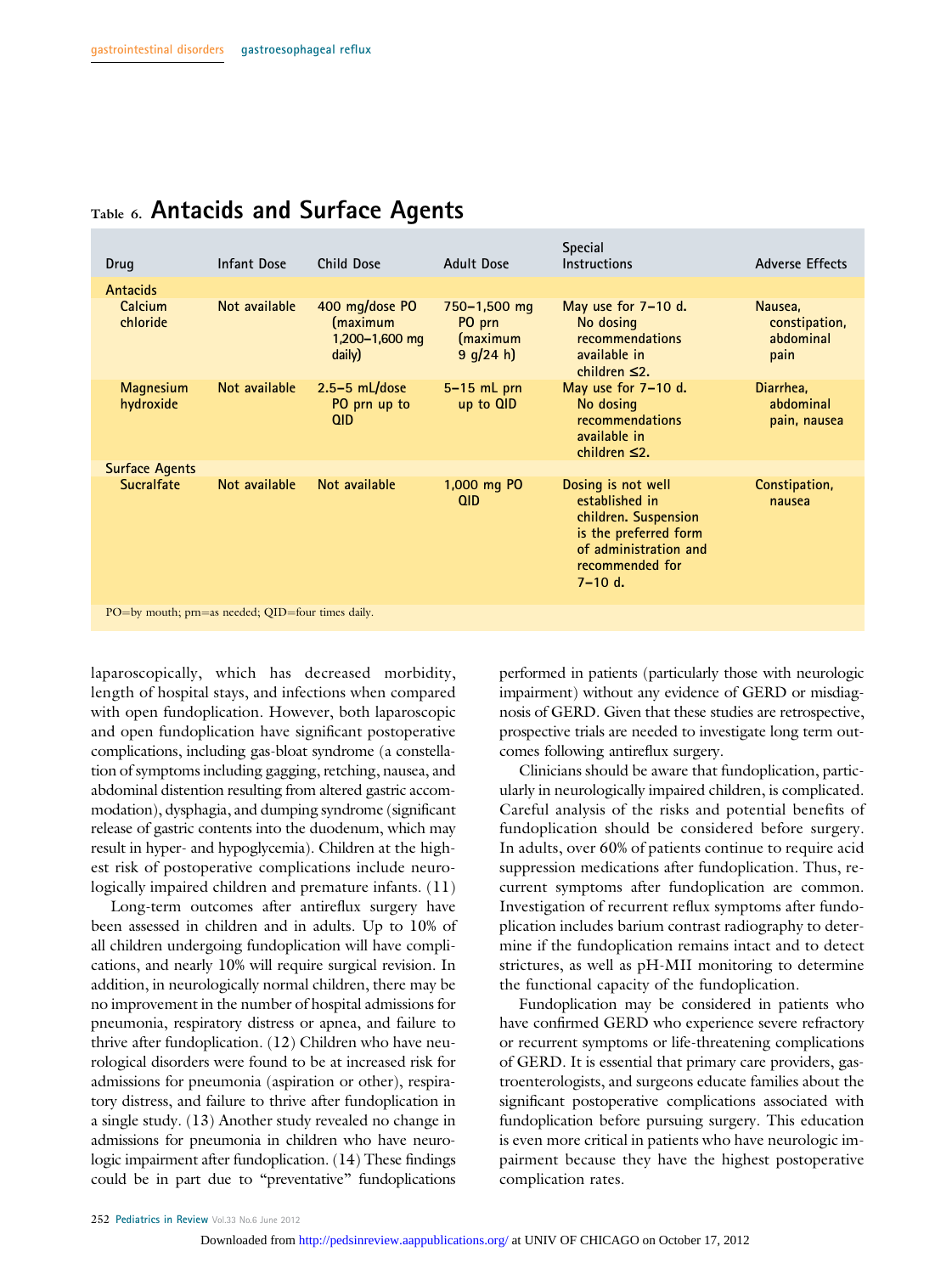#### Special Considerations

#### Children Who Have Neurologic Impairment

GERD and its complications occur more frequently in children who have neurologic impairment. The rationale for the increase in severity and complications of GERD in this population is likely due to a combination of several factors, including chronic supine positioning, swallowing dysfunction, abnormal sensory integration, constipation, abnormal muscle tone, and skeletal abnormalities. It may be difficult to diagnose GERD in neurologically impaired children, particularly those with atypical presentations, such as anxiety, dystonia, and self-injurious behaviors. In this population in particular, testing, such as barium contrast studies, pH-MII monitoring, and endoscopy may be necessary as part of the diagnostic evaluation. Medical therapies, such as long term PPI and prokinetic use, often are used to treat symptoms and esophagitis. Children who have neurologic impairment are more likely to require gastrostomy feedings to support their nutritional status. Antireflux surgery often is considered in this population; however, when compared with healthy children, neurologically impaired children have twice the risk of postoperative complications, three times the risk of death, and four times the risk of needing surgical revision. (15)

### Summary

- Based on strong research evidence, (1) gastroesophageal reflux in children is a common concern for both caregivers and health-care providers.
- Based on some research evidence as well as expert consensus, (16) most infants have physiologic reflux, and reassurance and parenteral education are recommended.
- Based on some research evidence as well as expert consensus, (16) judicious use of diagnostic testing should be tailored to the history and physical examination of each patient.
- Based on strong research evidence, (7) medical treatment, including proton pump inhibitors, generally is effective in suppressing gastric acid production.
- Based on some research evidence as well as consensus, (16) antireflux surgery may be indicated in infants and children who have severe complications of reflux or symptoms resistant to therapy.

#### **References**

1. Sherman PM, Hassall E, Fagundes-Neto U, et al. A global, evidence-based consensus on the definition of gastroesophageal reflux disease in the pediatric population. Am J Gastroenterol. 2009; 104(5):1278–1295, quiz 1296

2. Nelson SP, Chen EH, Syniar GM, Christoffel KK; Pediatric Practice Research Group. Prevalence of symptoms of gastroesophageal reflux during infancy. A pediatric practice-based survey. Arch Pediatr Adolesc Med. 1997;151(6):569–572

3. Nelson SP, Chen EH, Syniar GM, Christoffel KK; Pediatric Practice Research Group. Prevalence of symptoms of gastroesophageal reflux during childhood: a pediatric practice-based survey. Arch Pediatr Adolesc Med. 2000;154(2):150–154

4. Mousa HM, Rosen R, Woodley FW, et al. Esophageal impedance monitoring for gastroesophageal reflux. J Pediatr Gastroenterol Nutr. 2011;52(2):129–139

5. Rosen R, Hart K, Nurko S. Does reflux monitoring with multichannel intraluminal impedance change clinical decision making? J Pediatr Gastroenterol Nutr. 2011;52(4):404–407

6. Thakkar K, Boatright RO, Gilger MA, El-Serag HB. Gastroesophageal reflux and asthma in children: a systematic review. Pediatrics. 2010;125(4). Available at: [www.pediatrics.org/cgi/content/full/](http://www.pediatrics.org/cgi/content/full/125/4/e925) [125/4/e925](http://www.pediatrics.org/cgi/content/full/125/4/e925)

7. van der Pol RJ, Smits MJ, van Wijk MP, Omari TI, Tabbers MM, Benninga MA. Efficacy of proton-pump inhibitors in children with gastroesophageal reflux disease: a systematic review. Pediatrics. 2011;127(5):925–935

8. Orenstein SR, Hassall E, Furmaga-Jablonska W, et al Multicenter, double-blind, randomized, placebo-controlled trial assessing the efficacy and safety of proton pump inhibitor lansoprazole in infants with symptoms of gastroesophageal reflux disease. J Pediatr. 2009;154(4):514–520.e4

9. Dial S, Delaney JA, Barkun AN, Suissa S. Use of gastric acidsuppressive agents and the risk of community-acquired Clostridium difficile-associated disease. JAMA. 2005;294(23):2989–2995

10. Leonard J, Marshall JK, Moayyedi P. Systematic review of the risk of enteric infection in patients taking acid suppression. Am J Gastroenterol. 2007;102(9):2047–2056, quiz 2057

11. Di Lorenzo C, Orenstein S. Fundoplication: friend or foe? J Pediatr Gastroenterol Nutr. 2002;34(2):117–124

12. Lee SL, Sydorak RM, Chiu VY, Hsu JW, Applebaum H, Haigh PI. Long-term antireflux medication use following pediatric Nissen fundoplication. Arch Surg. 2008;143(9):873–876, discussion 876

13. Lee SL, Shabatian H, Hsu JW, Applebaum H, Haigh PI. Hospital admissions for respiratory symptoms and failure to thrive before and after Nissen fundoplication. *J Pediatr Surg*. 2008;43(1): 59–63, discussion 63–65

14. Srivastava R, Berry JG, Hall M, et al. Reflux related hospital admissions after fundoplication in children with neurological impairment: retrospective cohort study. BMJ. 2009;339:b4411

15. Pearl RH, Robie DK, Ein SH, et al. Complications of gastroesophageal antireflux surgery in neurologically impaired versus neurologically normal children. *J Pediatr Surg*. 1990;25 (11):1169–1173

16. Vandenplas Y, Rudolph CD, Di Lorenzo C, et al; North American Society for Pediatric Gastroenterology Hepatology and Nutrition; European Society for Pediatric Gastroenterology Hepatology and Nutrition. Pediatric gastroesophageal reflux clinical practice guidelines: joint recommendations of the North American Society for Pediatric Gastroenterology, Hepatology, and Nutrition (NASPGHAN) and the European Society for Pediatric Gastroenterology, Hepatology, and Nutrition (ESPGHAN). J Pediatr Gastroenterol Nutr. 2009;49(4):498–547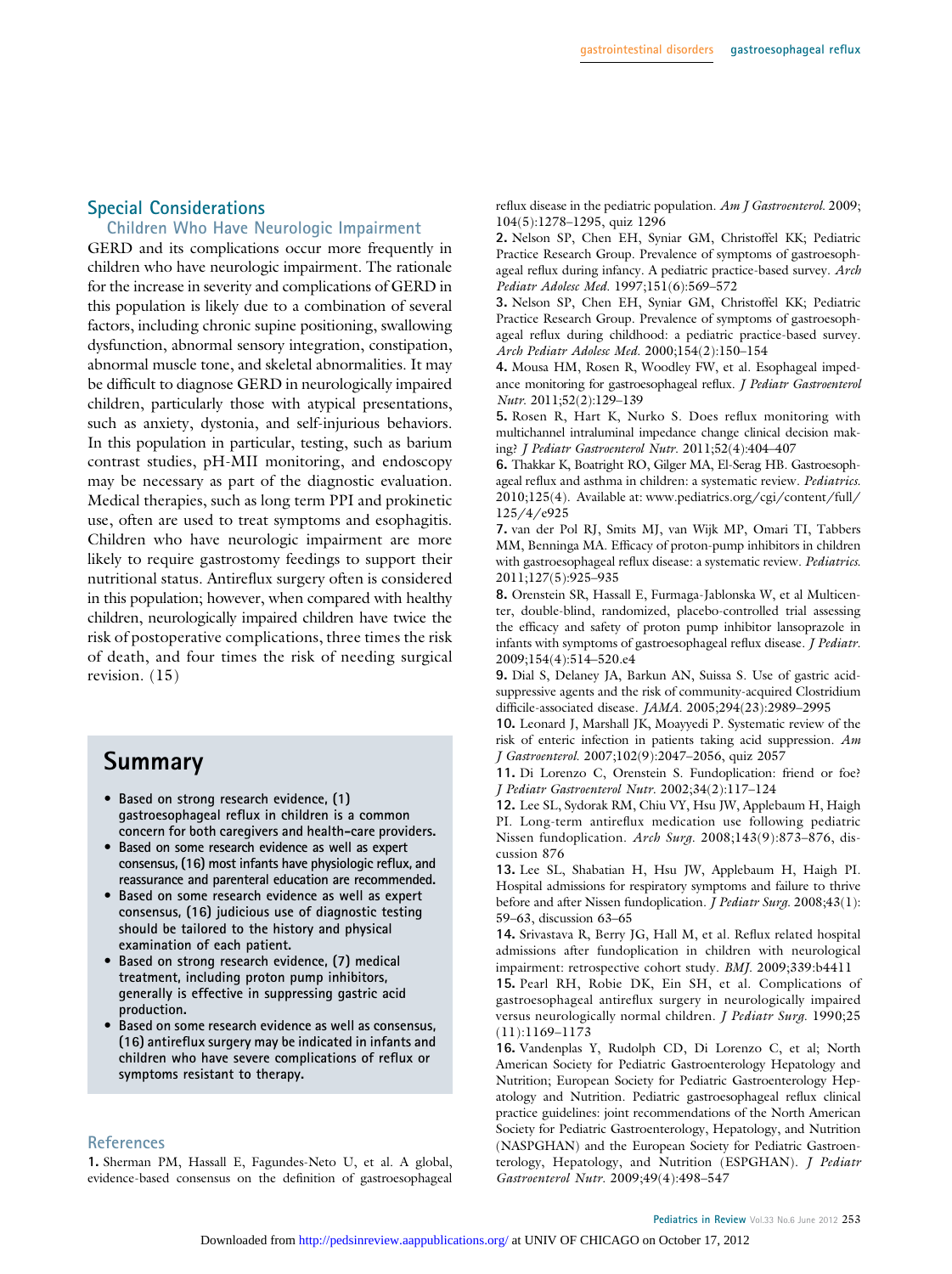# PIR Quiz

This quiz is available online at http://www.pedsinreview.aappublications.org. NOTE: Since January 2012, learners can take Pediatrics in Review quizzes and claim credit online only. No paper answer form will be printed in the journal.

# New Minimum Performance Level Requirements

Per the 2010 revision of the American Medical Association (AMA) Physician's Recognition Award (PRA) and credit system, a minimum performance level must be established on enduring material and journal-based CME activities that are certified for AMA PRA Category 1 Credit<sup>TM</sup>. In order to successfully complete 2012 Pediatrics in Review articles for AMA PRA Category 1 Credit  $^{7M}$ , learners must demonstrate a minimum performance level of 60% or higher on this assessment, which measures achievement of the educational purpose and/or objectives of this activity.

Starting with 2012 Pediatrics in Review, AMA PRA Category 1 Credit<sup>TM</sup> can be claimed only if 60% or more of the questions are answered correctly. If you score less than 60% on the assessment, you will be given additional opportunities to answer questions until an overall 60% or greater score is achieved.

- 1. The parents of a 4-month-old infant who spits up frequently but is otherwise well want to know why he does so much spitting. You explain that the most common cause of gastroesophageal reflux in children is:
	- A. delayed gastric emptying.
	- B. hiatal hernia.
	- C. impaired esophageal peristalsis.
	- D. relaxation of the lower esophageal sphincter.
	- E. salivary hypersecretion.
- 2. A 3-month-old otherwise well infant presents with the chief complaint of regurgitating four times per day. You counsel the family that there is a 95% chance the infant will "outgrow his reflux" by what age?
	- A. 6 months.
	- B. 9 months.
	- C. 12 months.
	- D. 18 months.
	- E. 24 months.
- 3. You suspect that a 6-month-old girl has eosinophilic esophagitis rather than gastrointestinal reflux because she manifests which symptom?
	- A. apnea.
	- B. dysphagia.
	- C. epigastric pain.
	- D. hematemesis.
	- E. regurgitation.
- 4. You suspect that a teenage patient of yours has achalasia. Which of the following tests would be most useful in evaluation for that condition?
	- A. endoscopy with biopsy.
	- B. esophageal manometry.
	- C. esophageal pH monitoring.
	- D. MII with pH monitoring.
	- E. radionuclide scintigraphy.
- 5. You see a 12-year-old overweight boy with heartburn and reflux symptoms in your clinic. After discussion of weight loss and lifestyle modifications, you elect to start a proton pump inhibitor (PPI). Of the following, which is a commonly reported idiosyncratic reaction to PPI therapy in children?
	- A. anemia.
	- B. B12 deficiency.
	- C. headache.
	- D. rectal bleeding.
	- E. skin rash.